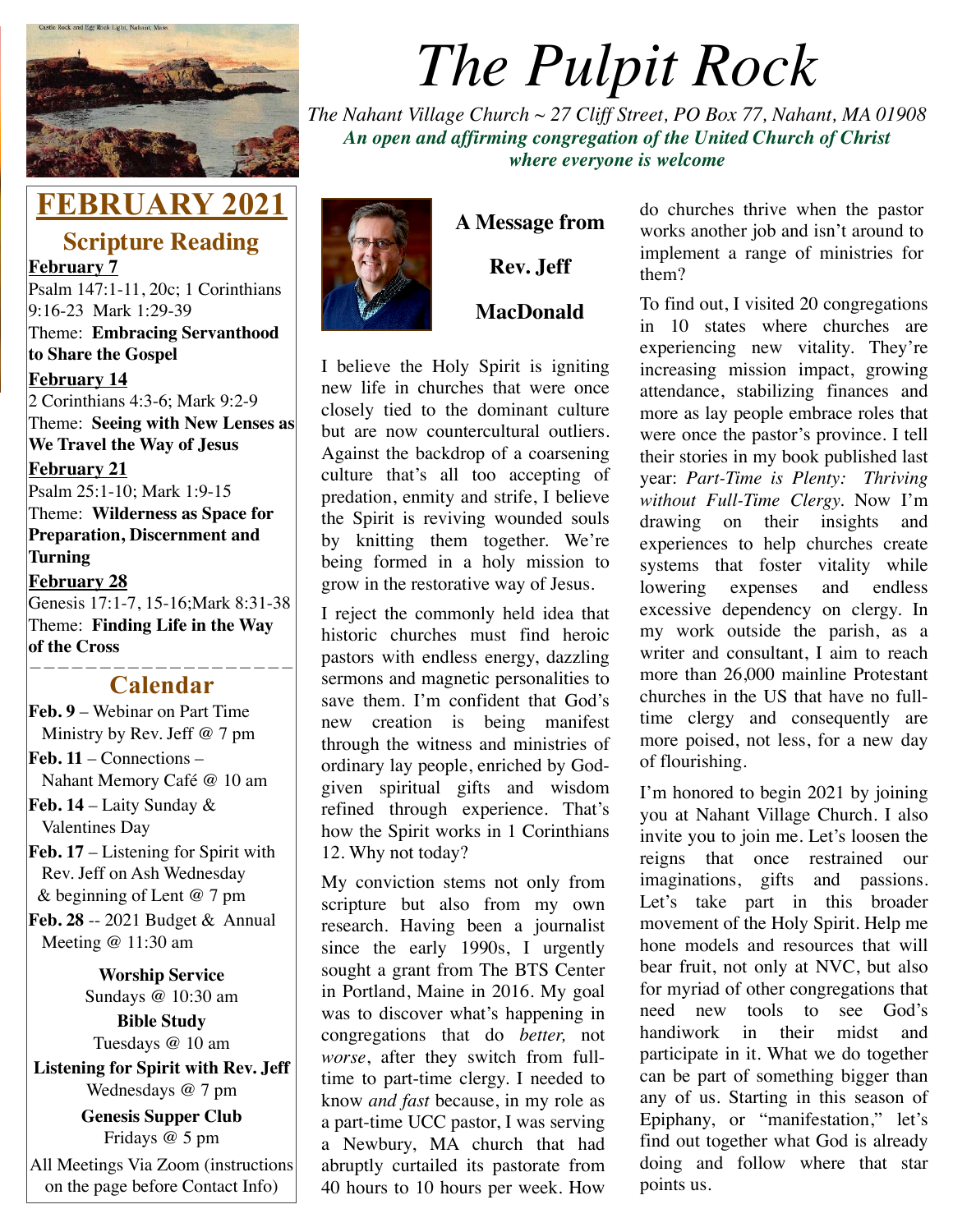### **LISTENING FOR SPIRIT WITH REV. JEFF**

As Rev. Jeff gets to know Nahant and NVC, he'd like to bring the congregation together online weekly. This can help us get to know him and give us a chance to see each other during the pandemic. These Zoom gatherings will be Wednesdays at 7 pm starting February 3. Agendas will evolve over time, but for starters on February 3: What would you like our Interim Pastor to know about Nahant? What makes Nahanters special and distinct? Help him get the lay of the land this month by sharing a bit with him about you and the community you love.

Meeting ID: 840 9063 1883; Passcode: 965676

### **LEARN MORE ABOUT PART-TIME MINISTRY in an Upcoming Webinar led by Rev. Jeff**

This is an invitation to attend a webinar led by Rev. Jeff entitled "**How Part-Time Ministry is Different – and What to Expect."** This free webinar is sponsored by Practical Resources for Churches. The date is Tuesday, February 9 at 7 pm. See link below to register:

### [https://zoom.us/webinar/register/](https://zoom.us/webinar/register/WN_sc8c1_IWRTCzZWWHDO_CQA) [WN\\_sc8c1\\_IWRTCzZWWHDO\\_CQA](https://zoom.us/webinar/register/WN_sc8c1_IWRTCzZWWHDO_CQA)

Part-time ministry is a fast-growing niche as more than 40% of mainline churches now have no full-time clergy. But expectations inherited from full-time pastorates can hamper success in part-time settings. In this webinar, we'll debunk common misunderstandings and myths about part-time ministry. We'll explore more realistic expectations for pastors, laypeople and church organizations. We'll set the stage for an enhanced vitality that doesn't require going back to full-time pastorates.

### **LAY-LED MINISTRIES – THE BENEFITS OF BECOMING AND BEING INVOLVED**

As noted in Rev. Jeff message, one of the keys to a successful part-time ministry is to shift from a pastorcentric church to one where laypeople carry out a larger share of the Church's ministries. Some real-life examples were provided in his January 24th sermon of people being called to lay down their fishing nets in service of God calling us to action where our abilities are needed, even though we might not have expected that direction. It is time to let go of the nets that we are clinging to in our own lives and at NVC.

All of us now have unique opportunities to do the things that we are passionate about within a Christian framework. You can share your artistic or music skills, help people going through hard times, be part of a team, develop or lead a new initiative, point others to God and so forth. It is a time for out-of-the-box thinking and creativity, and for putting your unique and divine gifts to

work. We want to be a Church that opens minds to new things and introduces new vitality. We want to give individuals renewed joy in ministry as people whose gifts are truly needed and valued. We want to make room for new initiatives that meet real needs in our community. There are numerous examples of the joys and benefits one derives from starting or being involved in a lay-led initiative.

**Bible Study** held **Tuesdays at 10 am** via Zoom.

Healthy Mindful Eating and how the Bible talks about food and eating are the focus of the **Genesis Supper Club** that meets weekly on **Friday nights at 5 pm**. The Club was started by Samantha Scolamiero during Lent of last year. The on-line gathering has proven to be a wonderful way to support one another during this challenging time.

The **Compassionate Care Group** (CCG) is another example of a lay led initiative aimed at reaching out to our Church community with love, prayers and hope. The response from parishioners has been heart warming. Many are so glad to receive a card or phone call, or a delivery of soup to a sick individual. This initiative has added vitality to our Church.



Making Nahant a more Dementia Friendly Community and the formation of **Connections - the Nahant Memory Café** is another example of a lay-led initiative—a collaboration involving the Nahant Public Library, our Church and the Nahant Council on Aging. This is a get together for individuals experiencing memory loss

and their caregivers, offering themed circle time, entertainment and a creative art activity. A restart of the small monthly gatherings is planned for **Tuesday, February 9, from 10-11 a.m.** via Zoom. See the Town Calendar for details or call 781-581-0306 for more information. Come and join, particularly if you know of someone who is experiencing some form of memory loss. You can help by telling others about this initiative and joining us once a month.

When in person gatherings resume, there also are opportunities to plan a program or activity, bring refreshments or help with outreach and sending out reminders.

We also continue to look for people to participate in the following:

•Leading the virtual coffee hour following the Sunday worship service

- •Signing up for scripture readings
- •And to come and share your creative expression with us!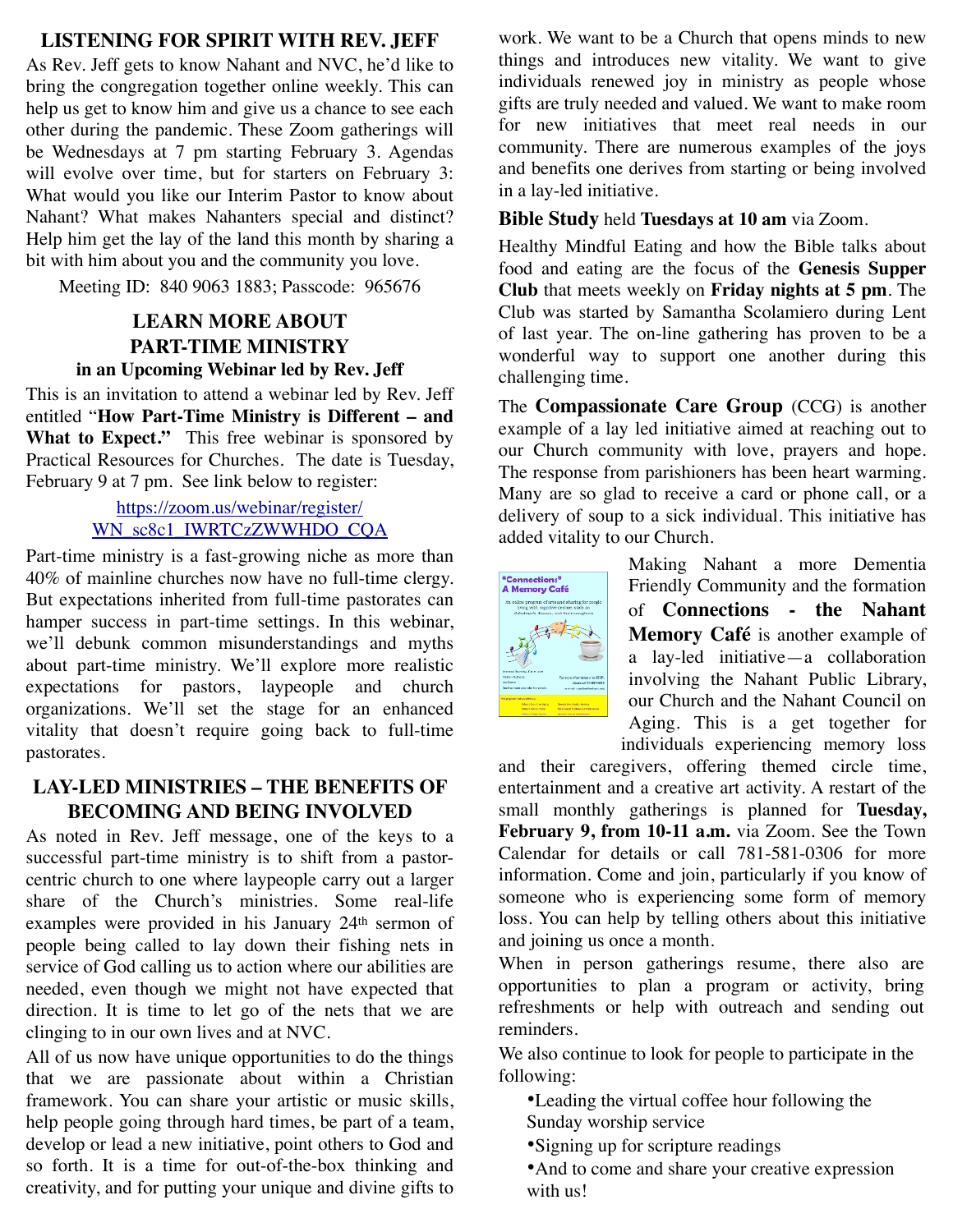

### **OTHER STEPS WE ARE TAKING**

The previous examples clearly show that laypeople can take on pivotal ministries that used to be our Minister's job. However, many of us do not know how – how to do for ourselves and for one another. During Rev. Jeff's Interim Ministry he will devote some of his time to train laypeople in many aspects of their new roles in Christian ministry.

### **LAY WORSHIP SERVICES**

Starting in February, one Sunday per month will be a lay-led service planned by a small Christian Worship Committee that is being formed. Jen McCarthy will lead this Committee in her dual role as Chairperson of the Diaconate and the NVC Leadership Team. Jen has led or participated in such lay-led services in the past. Back a year or so ago, at a moment's notice, Jen gave a Mother's Day sermon that was inspiring and unforgettable.

Lay-led services are planned for February 14, March 14 and April 11 with future dates to be decided at a later date. We look forward with great anticipation to these upcoming worship services and seeing increased lay involvement in action.

### **EXPANDING OUR CARING CAPACITY "Christ Caring for People Through People"**

Ministers in many congregations are the primary providers of pastoral care. We realize that they cannot do all the caregiving alone. They are there at the moment of crisis but are unable to walk side by side for prolonged periods of time. The Compassionate Care Group led by Christine Alexander formed a few years ago has done yeoman's work in reaching out with love, prayers and hope to members of our Congregation and community.

The Leadership Team is excited to announce that NVC hopes to embark on a new initiative to enhance the caregiving capabilities of this Group and the Church. The program entitled "Stephen Ministry" is designed to organize and equip gifted lay people to multiply the care the Minister and CCG can provide.

The initiative will begin with a five-week training course for a few gifted individuals who have been selected and have agreed to become Stephen Leaders. Following this five-week program, these leaders in turn will train others

in the Congregation to become Stephen Ministers and subsequently provide supervision to this group of ministers. Once trained, these ministers will offer one-toone Christ-centered care to people who are experiencing life difficulties. This program will be implemented as a partnership with the Minister and the Compassionate Care Group.

Stephen Ministries is a not-for-profit Christian education organization founded in 1975. Its staff of 40 carry out its mission to "equip God's people for the work of ministry" (Ephesians 4:12). Why the name Stephen? In Acts 6, Stephen was chosen to provide caring ministry to those in need. Since the time of the Apostles, caring ministry has been considered a hallmark of the Christian faith community.

Since its founding, more than 13,000 churches worldwide from 180 denominations have trained over 600,000 laypeople as Stephen Ministers. And millions of hurting people have benefited from their care. Here is one of many testimonies: "Although my needs changed as I went from wife to caregiver to widow, my Stephen Minister's love and support remained a constant. She was **there at every stage of my journey,** helping me through some of the most difficult moments of my life – so I could begin to heal."

And what often surprises Stephen Ministers is the tremendous personal and spiritual growth they themselves experience. Below are some quotes from a few of them:

- •"Stephen Ministry has taught me the power of presence – of being there for someone. The experience has changed my life forever."
- •"Stephen Ministry training has helped me understand how listening is more than just hearing the words someone says – it's responding to their heart."
- •"I'm proud to tell people I'm part of Stephen Ministry. It's changed me so much for the better, and I'm really thankful for that."

If you are interested in this ministry or would like more information, please contact Marrit Hastings or go to [www.stephenministries.org](http://www.stephenministries.org).

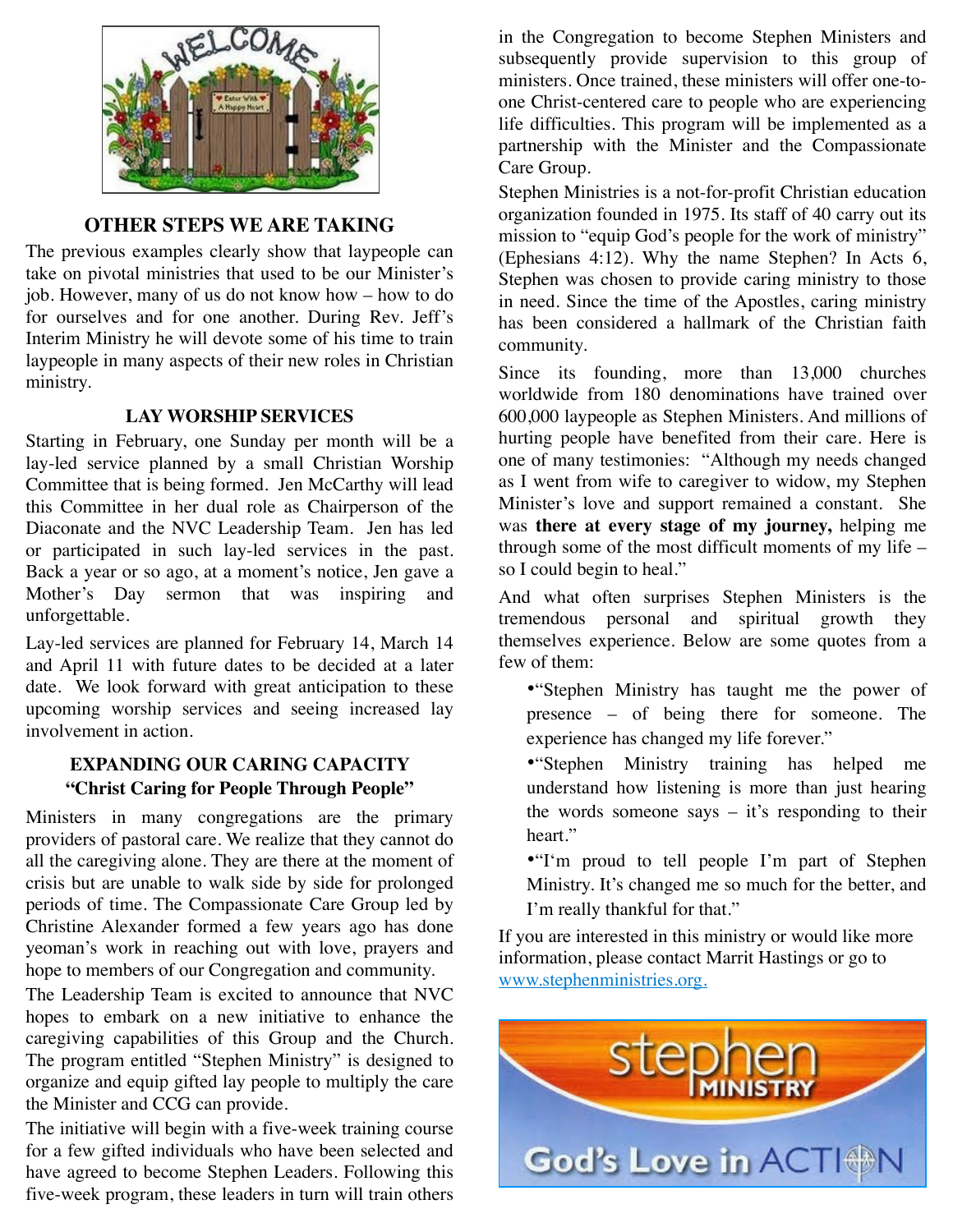### **GOING FORWARD**

As was pointed out in the January edition of the Pulpit Rock, Rev. Jeff is currently serving two UCC churches – one in Kensington, NH and Nahant Village Church. The Leadership Team realized that this meant that live Sunday morning worship services with Rev. Jeff would not be possible since his first obligation is to the NH church. With this in mind, we reached an agreement with Rev. Jeff that he would serve in this Interim Minister/Consultant capacity until the end of April. This was in anticipation of an end to COVID-19 pandemic restrictions and an ability to re-open our doors for in person worship. Given the arrival of new strains of COVID and a tremendous uptick in COVID cases, the Leadership Team soon became aware of our unrealistic expectations. Even with the arrival of the COVID-19 vaccine, it may take many months before we can safely hold indoor gatherings again.

During the course of Rev. Jeff's Interim Ministry, the Leadership Team will be in discussions with him to explore the possibility and options for extending his time at NVC. We are excited about his tenure at NVC as he helps and equips us to invigorate, renew, and grow our Church.

#### **Search Committee**



In the meantime, the Leadership Team realizes that we must continue our search for someone to replace Rev. Jeff when the time comes. Three members of the Settled Minister Search Committee—Bill

Crawford, Marrit Hastings, and Christine Stevens--will resume their work on NVC Settled Minister Profile revisions for subsequent review by the entire Committee and submission to the UCC to initiate our next search. This work may be more extensive than first thought since much may have changed in the two and a half years since the profile was prepared.

#### **Seeking Your Input**

The Search Committee wants to make sure that our Profile reflects the real needs and wants of each of you, our Congregation, and the Nahant community. To that end, each weekly e-news will pose two or three questions which you are invited to think about and respond to. One of the questions might be: What do you feel is special about our Church? There will be a direct link in the e-news to make it easy for you to tell us what you think. So be on the lookout for the weekly e-news and the weekly questions. We hope many of you will take the time to participate and look forward to receiving your responses. They will be one of several inputs to guide our Profile revisions.



### **NOTICE OF THE 2021 BUDGET AND 2020 ANNUAL MEETING**

Members of Nahant Village Church are invited to attend the 2021 Budget Meeting which will be held via Zoom on Sunday, February 28th at 11:30 am. The meeting also will serve as last year's annual meeting which could not take place due to the COVID-19 pandemic.

Please RSVP to our NVC Administrative Assistant, Susan Gilbert, to let her know whether you plan or do not plan to attend the meeting. Also, please indicate whether you wish to receive the proposed 2021 Budget and the 2019 Annual Report prior to the meeting either electronically or via the US Mail. Susan's contact information is [secretary@nahantvillagechurch.org](mailto:secretary@nahantvillagechurch.org) or 781-581-1202. Votes to accept the 2021 Budget and the 2019 Annual Report will be done via proxy (again either electronically or via the mail provided that they are received before the budget meeting). Once you have submitted your RSVP, you will receive the link to this Zoom Budget/Annual Meeting, as well as instructions as to how to vote by proxy.

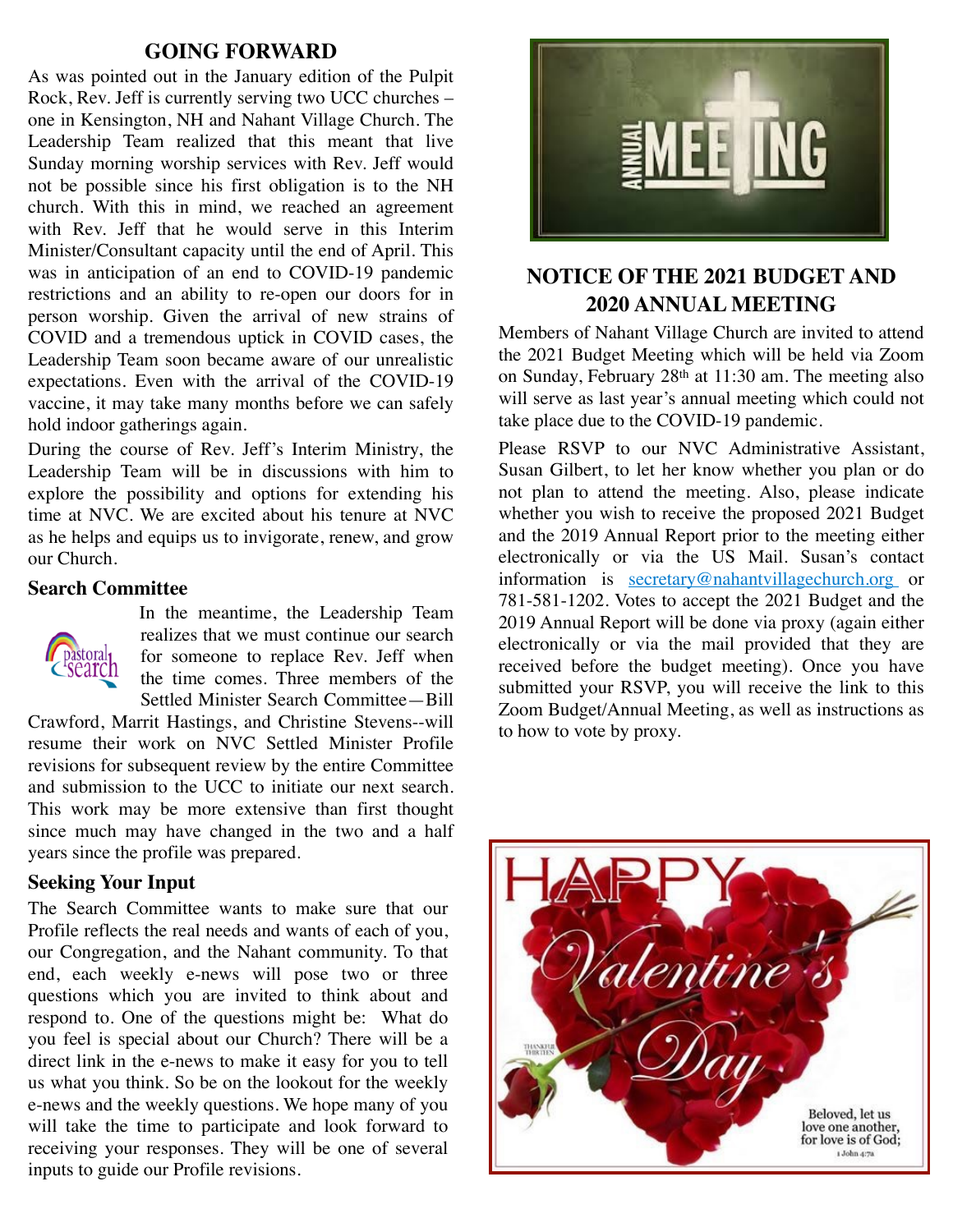### **CELEBRATIONS AND GOODBYES**



### **POETS AND POETRY**

On January 31, a special celebration was held in honor of **Polly Bradley**'s 89th birthday. Polly has lived in Nahant for nearly 60 years with her husband Larry. She is an environmentalist who cofounded Nahant SWIM (Safer Waters in Massachusetts). She also is a poet and has published two collections of

her poetry. At this event, Polly read some of her poems, along with other guest readers. Several of these poems were set to music by former NVC Music Director Joseph Stoddard. Recordings of two of the poems set to music were heard at this event: One was sung by Amy Dow accompanied on piano by Joe Stoddard; the second was played by the Village Ringers with Peter Freisinger on piano.

# **Yes for Nahant A poem by Polly Bradley**

Yes! Yes! Yes! for Nahant! Yes! Yes! Yes! Yes! Yes! for Nahant! Nahant is an island of chiming bells, a green gem in blue seas. Teach Us to love the slippers shells, the laughing gulls, the willow trees. Yes! Yes! for Nahant! Yes! Yes! Yes! Yes! Yes! for Nahant! Nahant is an island with natures wisdom, the sound of the waves, the strength of the rock, Teach us to sing to the ocean's rhythm, Teach us to draw the beach and dock Yes! Yes! Yes! for Nahant! Yes! Yes! Yes! Yes! Yes! for Nahant!! Nahant could be an island of peace a home where we learn to love each other, a place of joy where angers cease, each girl a sister, each boy a brother. Yes! Yes! Yes! for Nahant! Yes! Yes! Yes! Yes! Yes! for Nahant!



We also celebrate the memory of **Muriel Webster** who passed away on January 20 at the age of 92. We extend our condolences to Muriel's family, friends and longterm caregiver. Muriel taught Sunday School at NVC retiring after some thirty years (Jen McCarthy was one of Muriel's many students). She also was our

Church Secretary for a long time. Her husband John who predeceased her was a former Trustee and active in all matters relating to Buildings and Grounds. We cherish the many memories we have of this active NVC couple, as well as their substantial contributions. May you rest in peace, Muriel.

#### **FEBRUARY BIRTHDAY CELEBRATIONS**

| Feb. 10 | <b>Bill Crawford</b>                 |
|---------|--------------------------------------|
| Feb. 17 | Peter Freisinger, our Music Director |
| Feb. 18 | Andy Karl                            |
| Feb. 19 | Paul Richardson                      |
| Feb. 20 | Joe Benson                           |
| Feb. 28 | Patti Aswad                          |
|         |                                      |

#### **THANK YOU**

To the team that produces our Sunday worship services – Rev. Jeff MacDonald, Peter Freisinger, Jen McCarthy, and Christine Stevens. The services are inspirational and professionally produced. Well done!

To the group that recently gathered at the Church to take down and store the beautiful creche donated by Samantha Scolamiero's family. The take down team was led by Samantha, assisted by Joe and John Benson, Olivia Brand, and Cal and Marrit Hastings.

#### **ZOOM INFORMATION**

**Worship Services** (Sundays at 10:30 am) Meeting ID: 874 0946 3319; Passcode: 01908

**Bible Study** (Tuesdays from 10-11 pm) Meeting ID: 838 6095 4980; Passcode: 01908

**Genesis Supper Club** (Fridays from 5 pm) Meeting ID: 881 0920 8580; Passcode: 01908

**Listening for the Spirit with Rev. Jeff** (Wednesdays at 7 pm) Meeting ID: 840 9063 1883; Passcode: 965676

You can also dial in by phone: 1-301-715-8592

**See last page for Zoom instructions**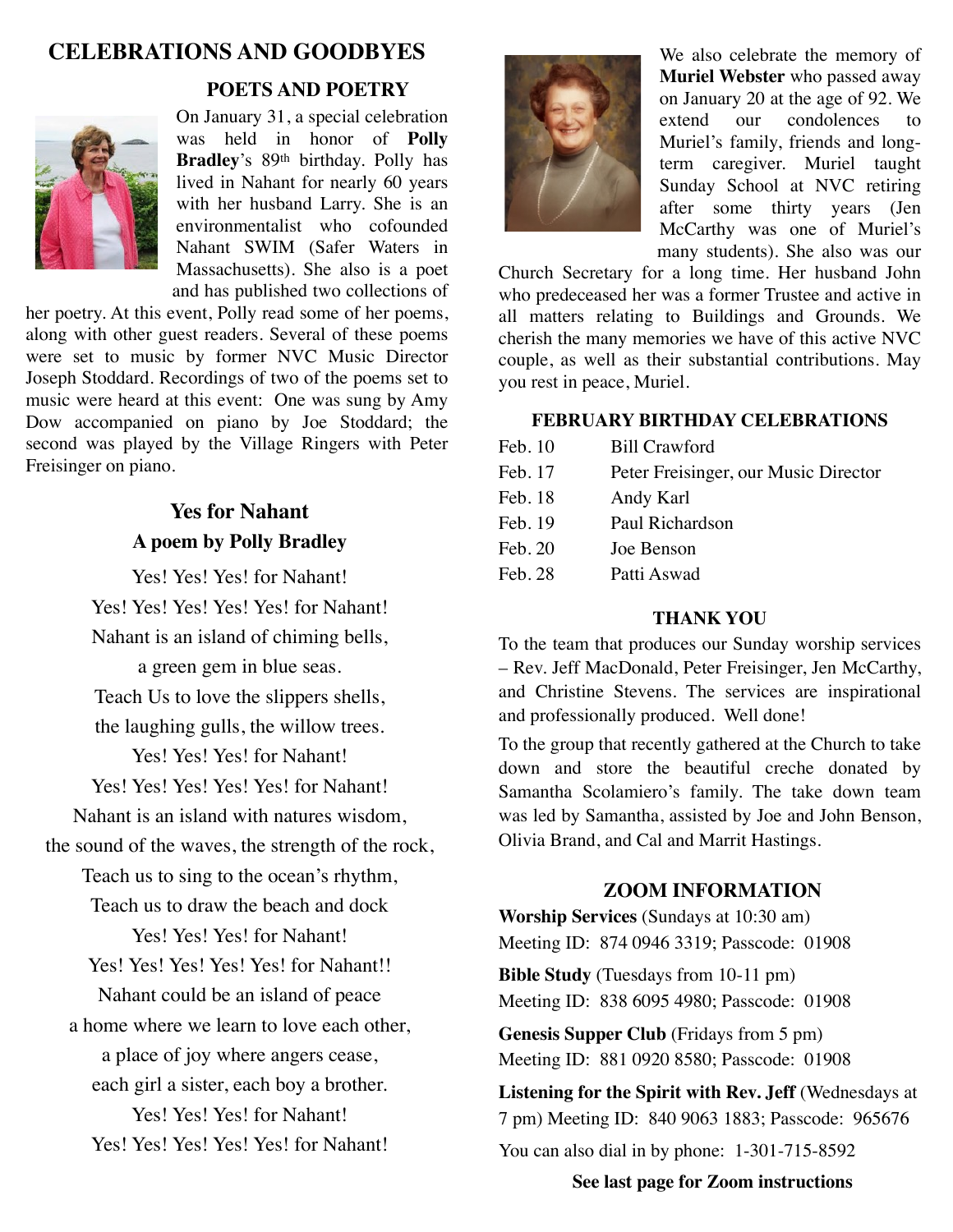

# **NAHANT VILLAGE CHURCH 27 Cliff Street, PO Box 77, Nahant, MA**

# **CONTACT INFORMATION**

Call the Church at 781-581-1202, anyone on the Leadership Team, or Rev. Jeff for any urgent pastoral care or other needs. Phone messages at the Church are checked daily and forwarded to the appropriate individual on our Team.

**Church** – 781-581-1202

## **Interim Minister: Rev. G. Jeffrey MacDonald**

([revjeffnvc at gmail dot com](mailto:revjeffnvc@gmail.com) or 978-270-0114)

### **Leadership Team**

- **Jen McCarthy** (Chair) ([edwarthy@hotmail.com](mailto:edwarthy@hotmail.com) or 781-316-7309) also Board of Deacons Chair
- **Nancy Cantelmo** [\(nlc31@comcast.net](mailto:nlc31@comcast.net) or 781-599-3977 or 617-794-6477) Memorials/Music Committee Chair
- **Bill Crawford** ([crawfordwm@verizon.net](mailto:crawfordwm@verizon.net) or 781-581-0411) Board of Trustee Chair
- **Marrit Hastings** ([calhast@hotmail.com](mailto:calhast@hotmail.com) or 781-581-5691) Treasurer/ Pulpit Rock

**Maria Welsh** [\(mariawelsh@ymail.com](mailto:mariawelsh@ymail.com) or 781-856-5753) –

## **Buildings and Grounds**

 **Cal Hastings** [calhast@hotmail.com](mailto:calhast@hotmail.com) or 781-581-5691) **Andy Puleo** ([andynahant@aol.com](mailto:andynahant@aol.com) or 617-293-3913)

### **Compassionate Care**

 **Christine Alexander** [\(chris2954@gmail.com](mailto:chris2954@gmail.com) or 781-864-5367